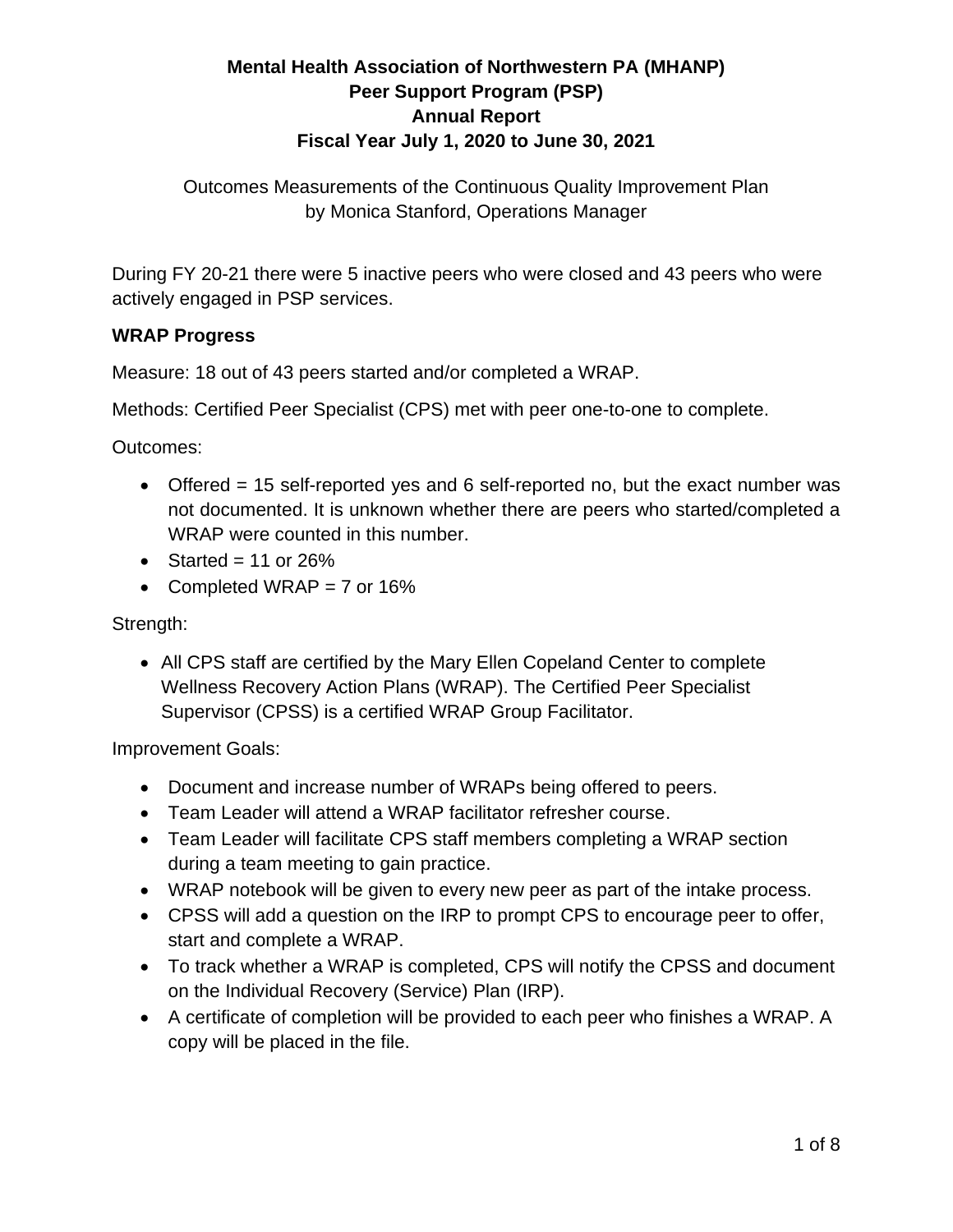#### **Hopefulness Level**

Measure: 13 peers who were actively engaged, receiving services and whose IRP was completed in the 3rd quarter of the fiscal year. (January 1 to March 31, 2021)

Method: Peer's self-reported feeling of hopefulness by completing a Likert scale. 1 least hopeful. 10 most hopeful.

Outcome: Average hopefulness score is 7 out of 10 for the third quarter of the fiscal year January 2021 to March 2021.

Strength: Scores have been obtained at intake and 6 months thereafter for every peer who receives services.

Improvement Goal:

- 1. Level of feeling of hopefulness would increase.
- 2. CPS ask peers to write a comment about their hopefulness score on the IRP at intake and every 6 months thereafter.
- 3. CPSS and clerical staff will record average scores quarterly.

#### **Impact Survey**

Date: This survey was completed in February 2021.

| Measure: | Number of peers open February 2021 | $= 26$ |
|----------|------------------------------------|--------|
|          | Number of surveys done             | $= 21$ |
|          | Length of stay in PSP              |        |
|          | Less than 1 month $= 1$            |        |
|          | 1-6 months                         | $= 0$  |
|          | 6 months                           | $= 7$  |
|          | 1 year or more                     | $= 13$ |

Methods: Distributed by assigned CPS and returned to CPSS in a sealed envelope or mailed via USPS.

Outcomes:

- Developed skills to manage mental health symptoms
	- o 95% agreed they developed skills
- Gained a better sense of self-worth
	- o 100% stated they gained a better sense self-worth
- Participated in treatment and service planning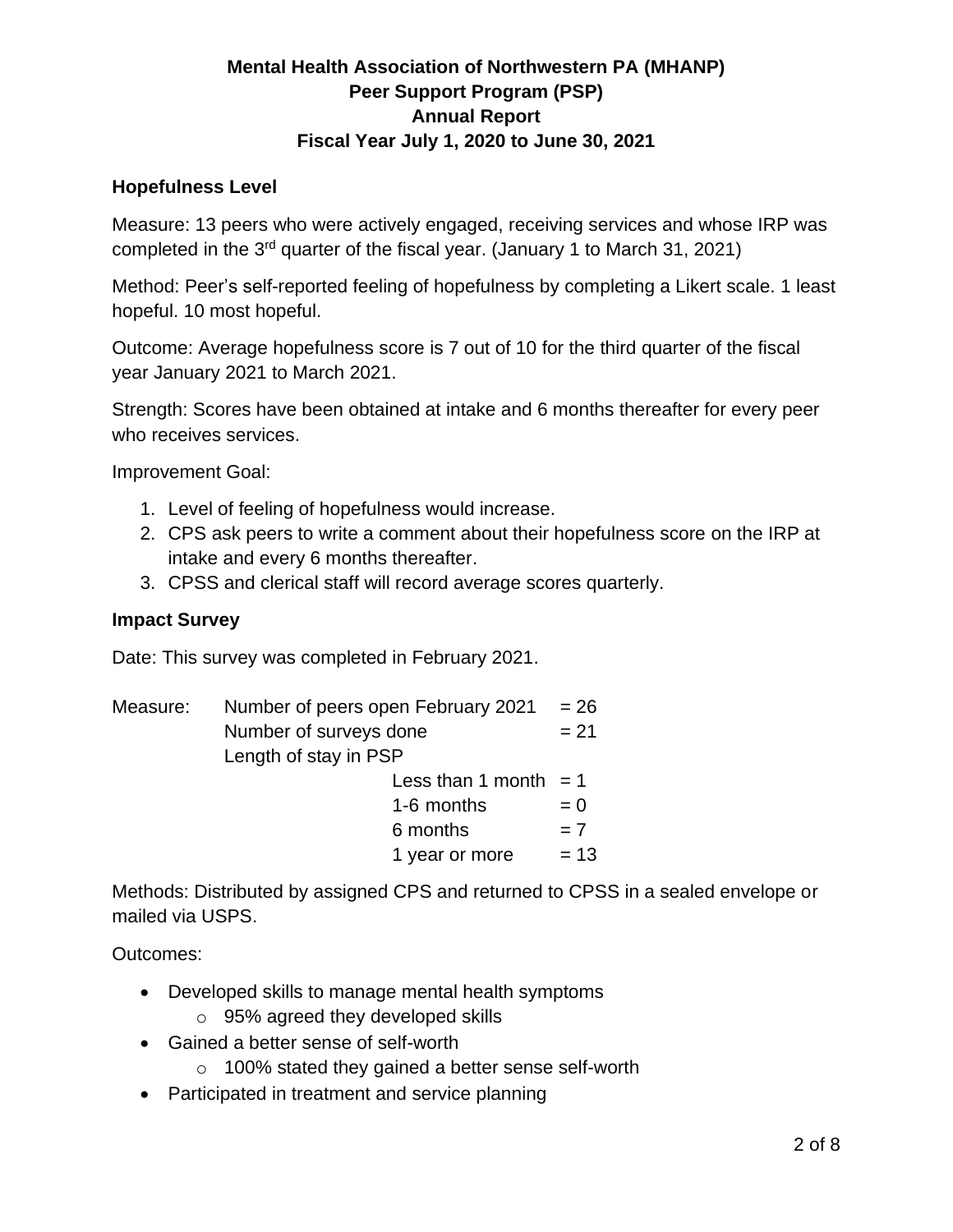o 100% agreed they participated in treatment and service planning

Comments by Peers:

- A few peers stated they believe the CPS can relate and understand them better because the CPS has mental illness too. A couple peers expressed feeling like he/she is not alone in dealing with a mental illness.
- Other peers found their CPSs very supportive, helpful, motivating, inspiring, kind, compassionate and good at their job.
- One peer enjoyed working on WRAP. Another said CPS helped them come up with their own skill set to maintain calm and collected when they are alone.
- One peer said that Peer Support helped them to continue studying to improve themselves and grow as well as being more mentally sharp.

Improvement Goal:

• Will add a cover letter to the surveys explaining how helpful comments are positive or adverse.

### C**onsumer Satisfaction Survey**

### Measure: Total random sample of 9

Methods: C/FST staff asked providers to obtain a Release of Information giving C/FST permission to reach out directly to the peer. C/FST asked survey questions of the peer either over the telephone or in person. The number of surveys completed was determined by the Erie County Office of Mental Health. The number to be done was 8. One extra survey was completed because a peer volunteered the feedback.

### Outcomes:

- 1. 100% were satisfied with the following:
	- Quality, timeliness, atmosphere, respectfulness, cleanliness of facility, overall experience.
		- o Comments:
			- CPS cares and is willing to help.
			- Learning to be accountable.
			- My happiness and sociability are improving.
- 2. 67% answered yes to the question about whether they were able to get help, and 33% said sometimes.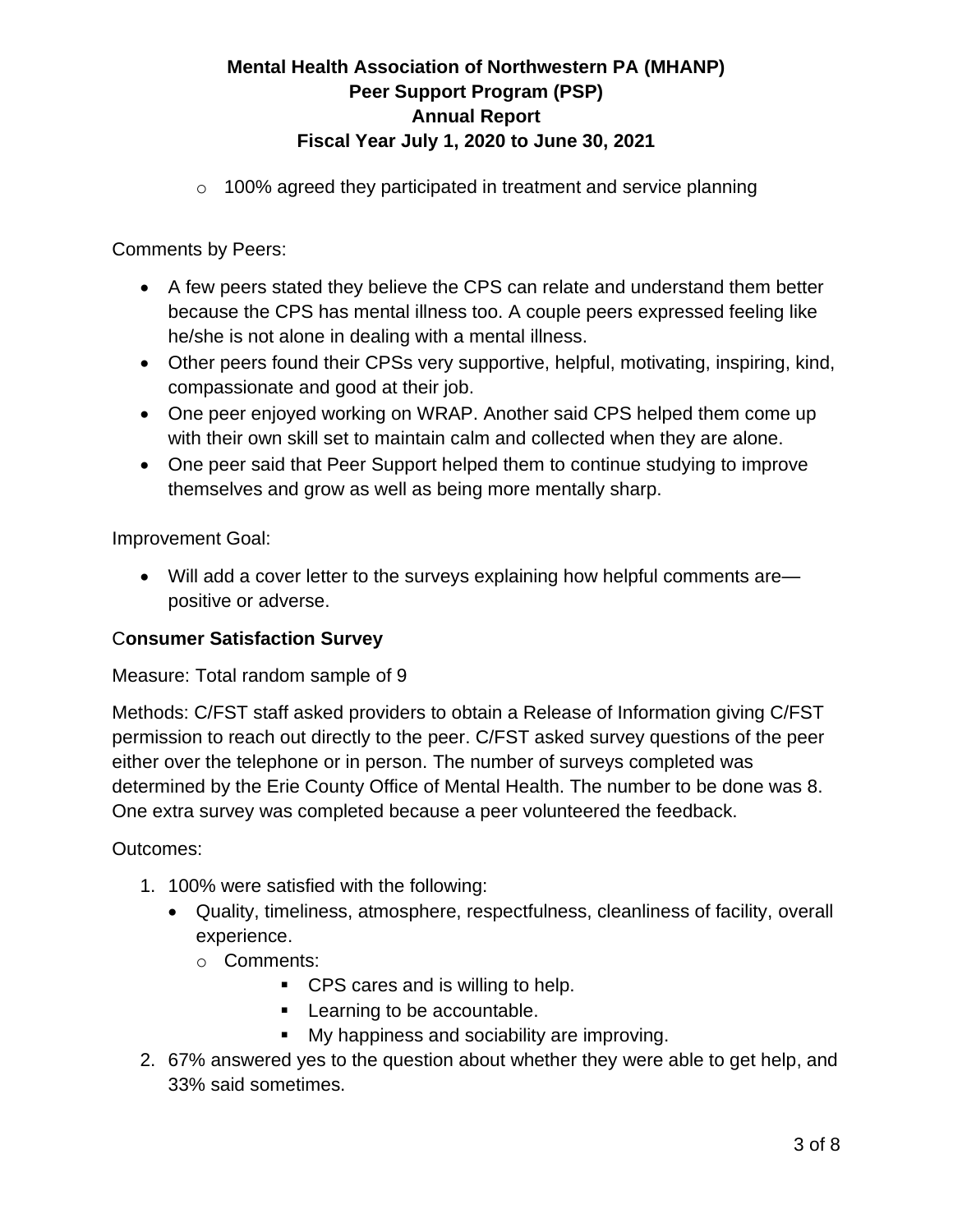- Comments:
	- 2 Had both video and in office appointments.
	- 2 No not since pandemic.
- 3. 67% said yes when asked if they were involved in treatment decisions, and 33% said sometimes.
- 4. 67% feel much better, 22%feel a little better and 11% feel about the same regarding the effect treatment received had on quality of life:
	- Comments:
		- I am getting along much better with friends.
		- More organized and more on track.
		- Becoming more responsible.
		- **EXE** Talking with Peer Support made things better.
		- They once were on the ball helping one do everything possible, but the pandemic stopped everything.
- 5. 100% stated they were satisfied with delivery of service and treatment.
	- Comments:
		- Six peers said that their Peer Specialists are helpful and they really like the talks they have with them.
		- Two peers said that they learned to be held accountable. One peer said their happiness and sociability is improving.
- 6. When asked the open-ended question what are you least satisfied with?
	- Two peers said "red tape."
- 7. 100% felt their relationships with people improved since using service.
- 8. 100% expressed PSP services available as needed.
	- Comments:
		- One peer said when he/she/they call(s) and leaves a message, the CPS gets right back to him/her/they.
- 9. When asked the open-ended question what community resources or community supports would help you improve your life?
	- One peer said transportation.

Improvement Goals:

- 1. Will evaluate how service delivery has changed and could improve since the pandemic started.
- 2. Will look for ways the PSP could improve peers' quality of life.
- 3. Will work on helping peers feel more connected with family and friends.
- 4. Will help peers become more aware of educational resources in the community.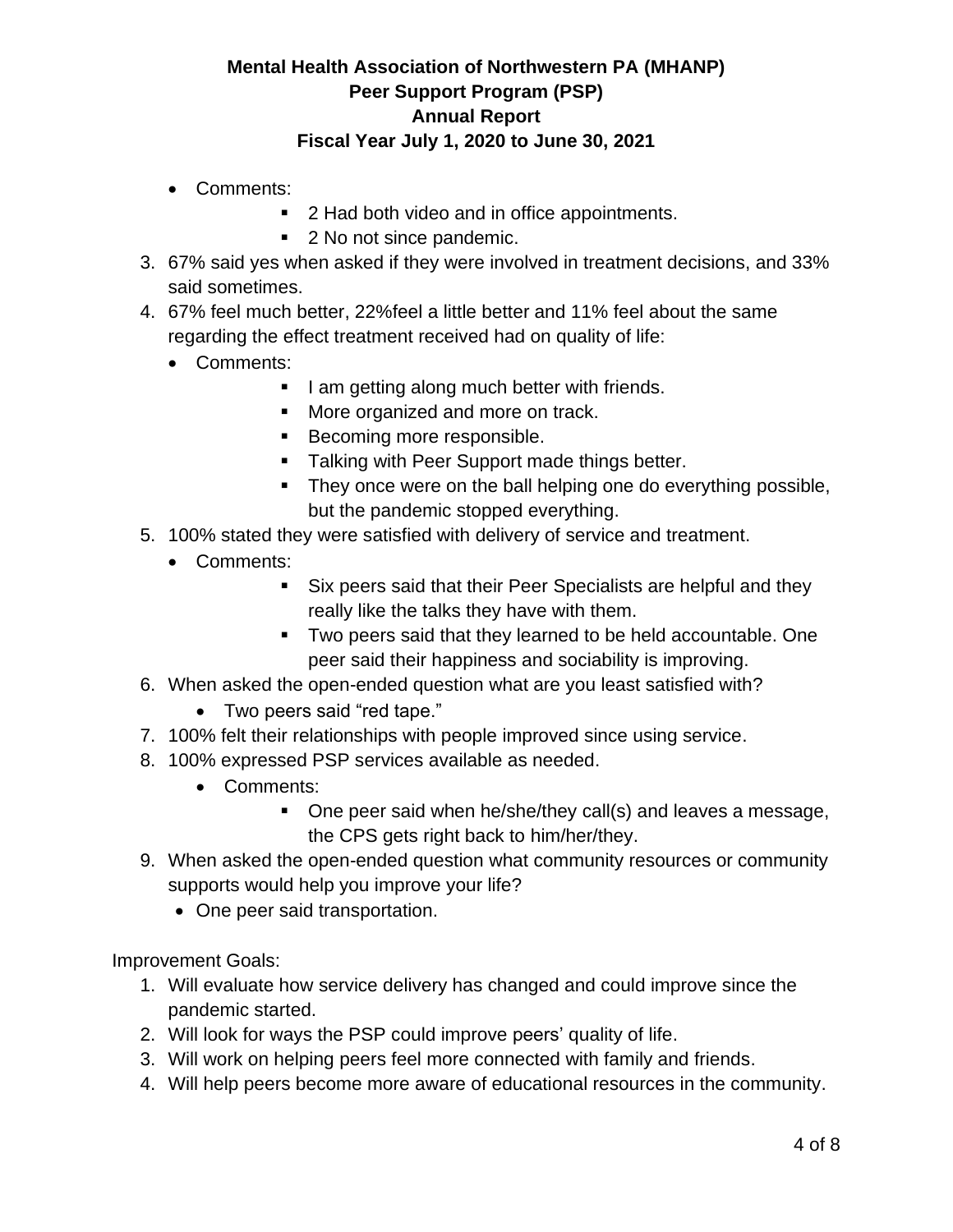#### **Evaluation of compliance with the approved PSS agency service description**

Internal Audits:

Individual record reviews to evaluate compliance with the approved PSP agency service description took place. Below lists those responsible, the timeframe within the reviews occurred and the number of reviews done this past fiscal year:

- PSP Team Leader completed the following:
	- o Held weekly with PSP Staff Member to review 25% of caseload.
	- o Reviewed a random sample of 25% of Progress Notes weekly.
	- o Reviewed a random sample of 10% of files monthly.
		- As a result of completing a file review, an exception (deficiency) was identified.
			- A new peer/consumer did not have a referral signed by a Licensed Practitioner of the Healing Arts (LPHA). Therefore, eligibility for services had not been established.
				- o A Self-Report was provided to Erie County Care Management (ECCM).
					- The MHA was not entitled to receive reimbursement for claims.
						- A retraction was required by ECCM.
							- o It was submitted.
- MHP, Operations Manager, Privacy & Security Officer (One person handled the responsibilities of all roles.)
	- o Met individually with PSP Staff Members and Team Leader every 2 months to discuss progress on 50% of caseload.
	- o Trained all new CPS staff and then annually on FWA, security, HIPAA, HITECH, confidentiality, and telehealth.
	- o Reviewed a random sample of 10% of files every 2 months.
		- As a result of a file review, several claims were found to have exceptions (deficiencies) and a monetary reimbursement to CCBH was required because of these findings.
			- A Self-Report was provided to Program Integrity Fraud, Waste & Abuse (FWA) and Community Care Behavioral Health Organization's (CCBH) Special Investigation Unit (SIU) relating to four (4) peers who received Peer Support Services (PSS) during the timeframe of 11/01/2019 through and including 06/30/2021.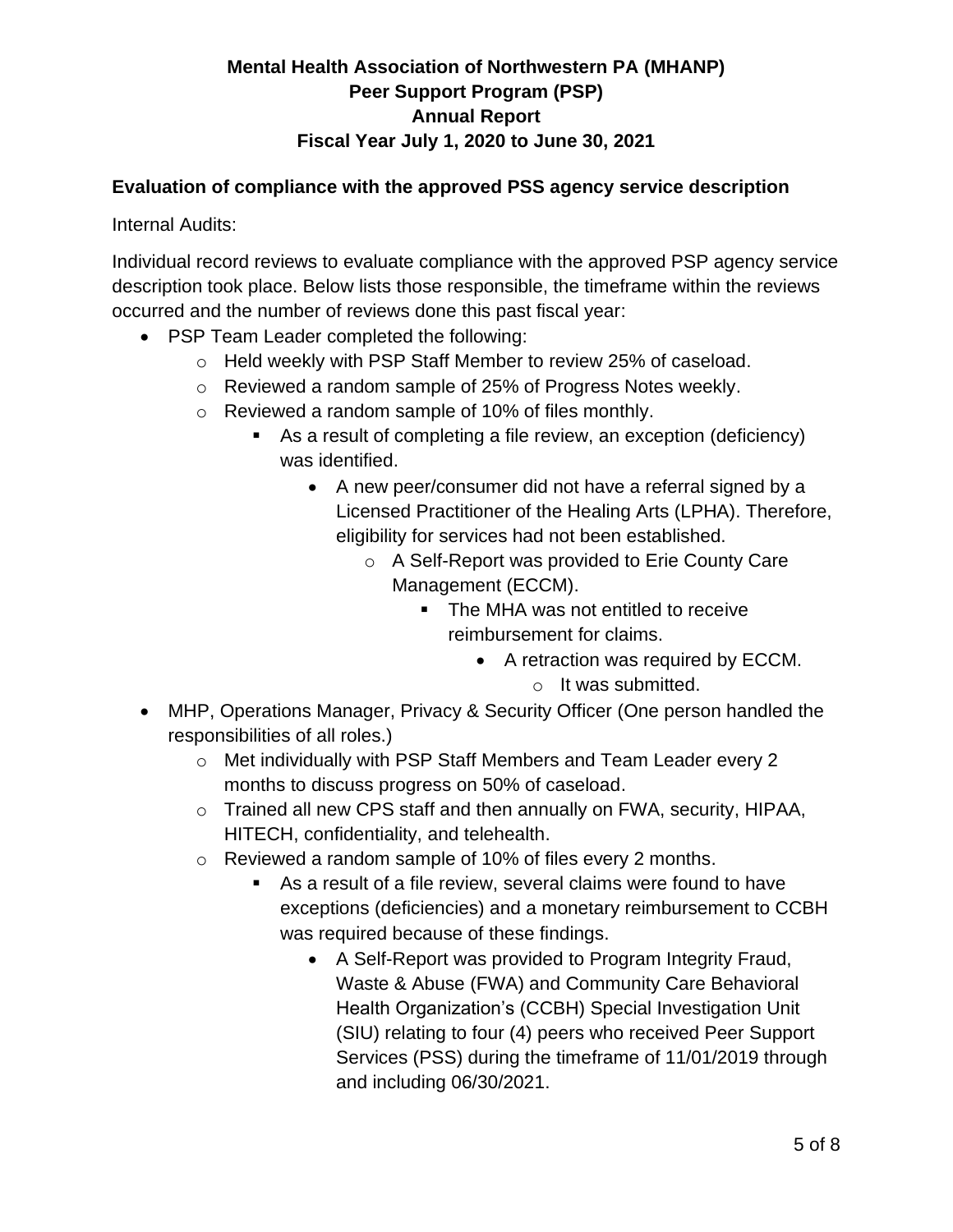# **Mental Health Association of Northwestern PA (MHANP) Peer Support Program (PSP) Annual Report**

### **Fiscal Year July 1, 2020 to June 30, 2021**

- o Individual Recovery/Service Plan (ISP) is developed the individual, CPS and mental health professional (MHP) within one month of service initiation and every 6 months thereafter.
- o The ISP must be consistent with the assessment and include dated signatures of the individual, the CPS working with the individual and the MHP.
- Corrective Action Plan (CAP) was required by CCBH and completed as written.
	- $\circ$  The ISP will be due 21 days before from the date the MHP signs the previous one and your agency will not bill for services after this date until the review has been completed.
	- o An agency report, including due dates of ISP reviews, will be reviewed during weekly supervision meetings with Peer Specialists.
	- o The ISP form will be revised by 11/30/2021 to include the following: Date the ISP was signed by the MHP and the Start date of the goal. Peer Specialists will be trained by 12/13/2021 to use the new form, including how to determine when new goals need to be developed.
	- o A new Clerical Support staff member was hired 10/7/2021 and this position is dedicated to tracking all documents.
	- $\circ$  In the event there is a signature missing, a form listing the problem will be attached to the ISP and given to the Team Leader upon discovery. The Team Leader will be responsible to obtain the missing signature as soon as possible. In the absence of the Team Leader, the ISP will be given to the Operations Manager or the CEO who will be responsible to obtain the missing signature as soon as possible.
- This CAP was accepted by CCBH and implemented.

External Reviews:

• An independent certified public accountant completed a financial audit review of billing practices.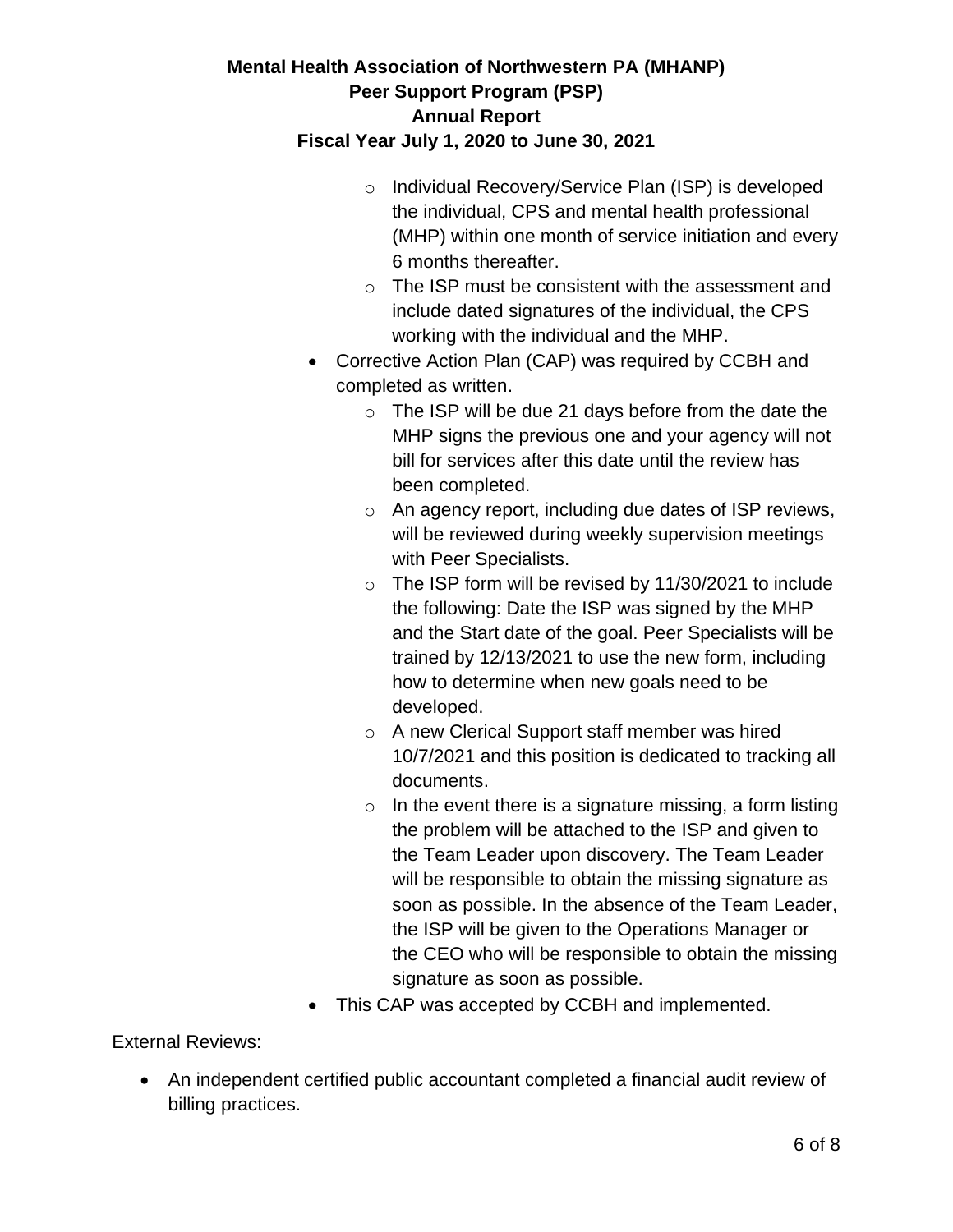- o Felix and Gloekler, P.C. audited the financial statements of the MHANP, which comprise the statement of financial position as of June 30, 2021, and the related statements of activities, functional expenses, and cash flows for the year then ended, and the related notes to the financial statements.
- o In Felix and Gloekler, P.C. opinion, the financial statements present fairly, in all material respects, the financial position of the MHANP as of June 30, 2021, and the changes in its net assets and its cash flows for the year then ended in accordance with accounting principles generally accepted in the USA.
- The most recent OMHSAS licensure review for renewal was on March 17, 2021.
	- $\circ$  The reviewer noted many positives including:
		- **EXECT** Training tracking was perfect.
		- **■** Individual Supervision was well documented.
		- Documentation was consistent and done well.
		- **•** Progress Notes were well written.
		- Non-Billable documentation captured context.
		- Strength-Based Assessment (SBA) which was revised per reviewer's recommendation during last year's review hits all marks.
		- **Progress Reviews were updated well.**
		- Discharges were complete and had all needed information.
	- o The following Deficiency was found, and a Plan of Correction (POC) was required:
		- At the time of the audit, PSP did not provide proof that an annual Quality Assurance report had been prepared.
			- Article X OMHSAS-19-05 Provider Handbook for Psychiatric and Hospitalization Services Section VII—Other Services November 2019.

Peer Support Services (PSS) Standards.

G. Quality Assurance…VII-17.

(3) A PSS agency shall prepare an annual report that: (a) Documents analysis of the findings of the

annual review.

(b) Identifies actions to address annual review findings.

(c) Is available to the public.

o The following POC was developed and implemented by April 8, 2021: